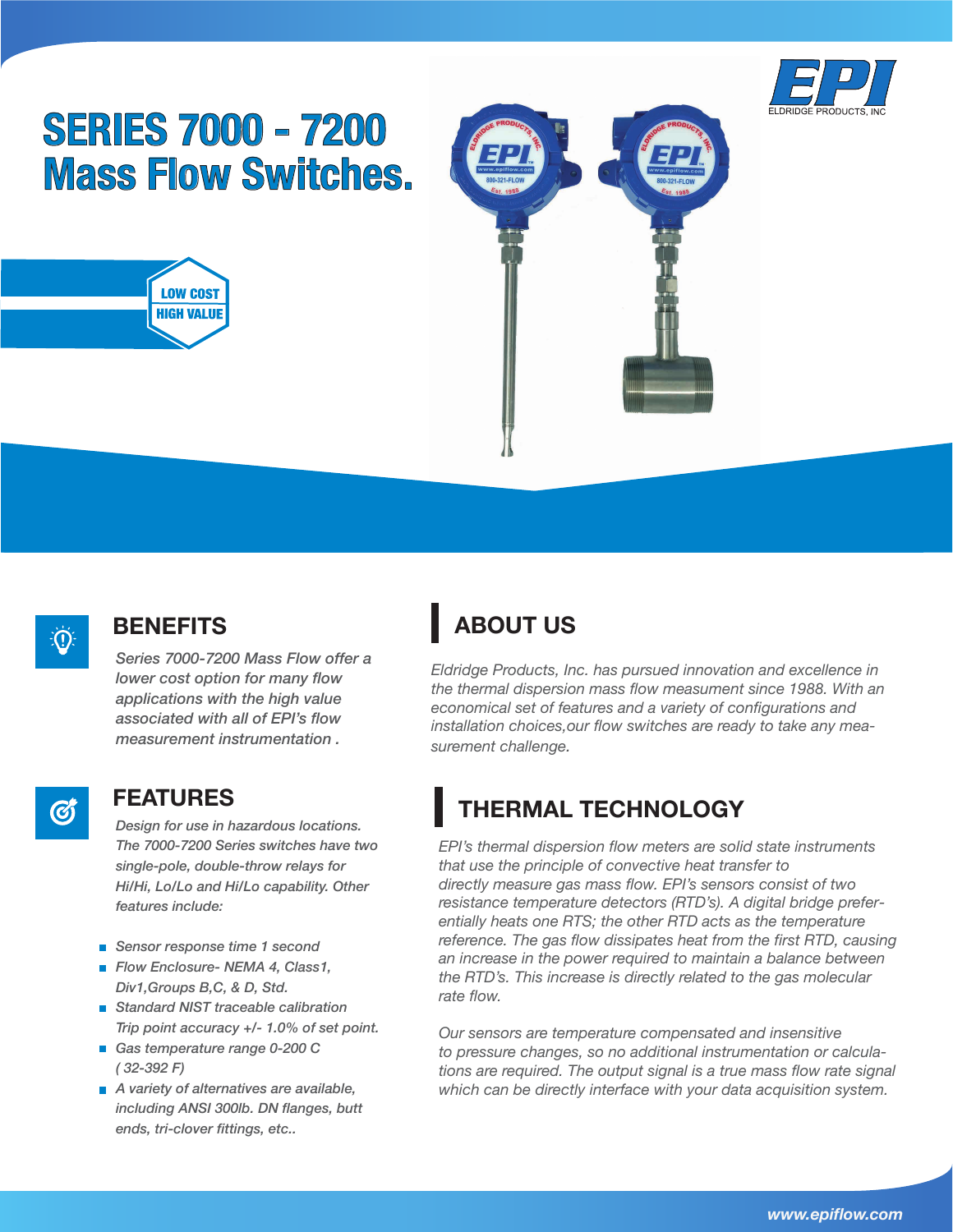

 $\left( 0\right)$ 

# **SERIES 7000 - 7200 Mass Flow Switches.**

#### **DESCRIPTION**

*The Serie 7000-7200 flow switches are analog instruments designed for use in hazardous locations. These flow switches have two single-pole, double-throw relays for Hi/Hi, Lo/Lo, and Hi/Lo capability. The contact closure is 6 amp @ 24 VDC or 250 VAC.*

*All of our flow switches have the electronics mounted integrally on the flow section. Available in both insertion style or inline with many configurations to choose from. Inline style with pipes sections 3/4" and larger come with flow straghtening screens as standard option. Flow sections have MNPT ends as standard. Depending on the line size, a variety of alternatives are available, including ANSI 300lb. and DN flanges, butt ends, tri-clover fittings, etc. We also offer a variety of installation options for the 7200 flow switches, including ball valve retractor assemblies, tube to pipe compression fittings, and probe mounted flanges.* 

#### *Specifications*

| Signal output Relay Contact High & Low 6Amp @ 24VDC or 250VAC (Class "A" Insulation) |                           |
|--------------------------------------------------------------------------------------|---------------------------|
|                                                                                      |                           |
|                                                                                      |                           |
|                                                                                      |                           |
|                                                                                      |                           |
|                                                                                      |                           |
|                                                                                      |                           |
|                                                                                      |                           |
|                                                                                      |                           |
|                                                                                      |                           |
|                                                                                      |                           |
|                                                                                      |                           |
|                                                                                      |                           |
|                                                                                      |                           |
|                                                                                      | 115 VAC 50/60 Hz optional |
|                                                                                      | 230 VAC 50/60 Hz optional |
|                                                                                      |                           |
|                                                                                      |                           |
|                                                                                      |                           |
| Standard temperature & pressure (STP) 70°F & 29.92" Hg (Air .075 lb./cubic foot)     |                           |
|                                                                                      |                           |

<sup>\*</sup> EPI is not responsible for measurement errors due to flow profile irregularities caused by installation, piping configurations, surface corrosion or scale, valve placement, etc.

\*\* Specify average process operating temperature, with high & low limits.

NOTE: Eldridge Terms & Conditions for sales available on our web site, www.epiflow.com.

NOTE: Specifications subject to change without notice. Consult our web site, www.epiflow.com, at time of order.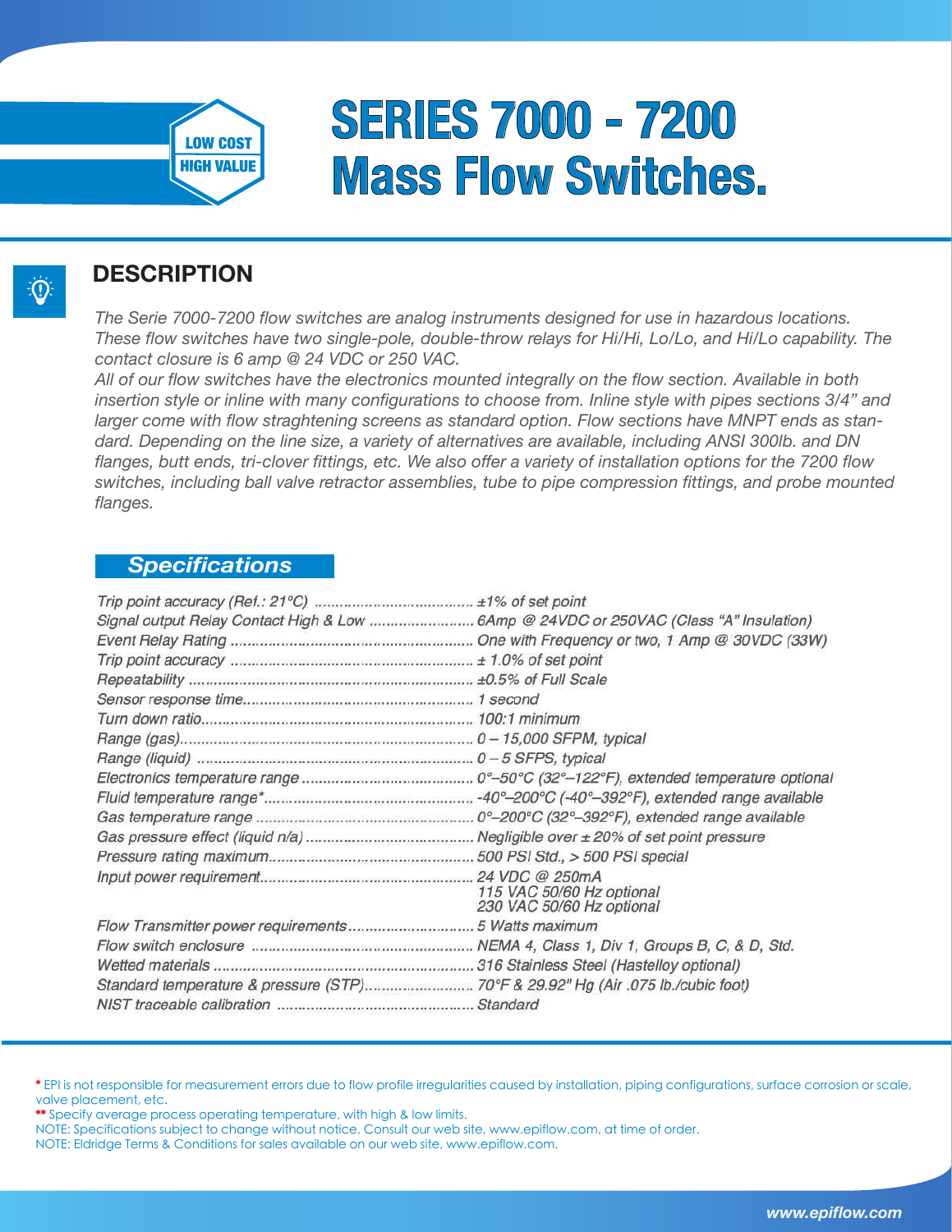### **Dimensional Specifications**

*FRONT AND SIDE VIEWS OF SERIES 7000-7200*



#### **Model Numbers**

#### **INSERTION**

| Model Number | O.D. | Length   |
|--------------|------|----------|
| 7240         | 1/2" | to 12"   |
| $*7260$      | 3/4" | to $12"$ |
| $*7280$      | 1"   | to 12"   |

*\*Non Stock*

| <b>INLINE</b> |                   |        |
|---------------|-------------------|--------|
| Model Number  | O.D.              | Length |
| 7036          | 1/4"              | 6"     |
| 7049          | 3/8"              | 6"     |
| 7059          | 1/2"              | 7"     |
| 7069          | 3/4"              | 7"     |
| 7089          | 1"                | 8"     |
| 7110          | 1 1/4"            | 10"    |
| 7112          | 11/2 <sup>u</sup> | 14"    |
| 7116          | 2"                | 14"    |
| 7120          | 21/2"             | 14"    |
| 7124          | 3"                | 14"    |
| 7132          | 4"                | 14"    |
|               |                   |        |